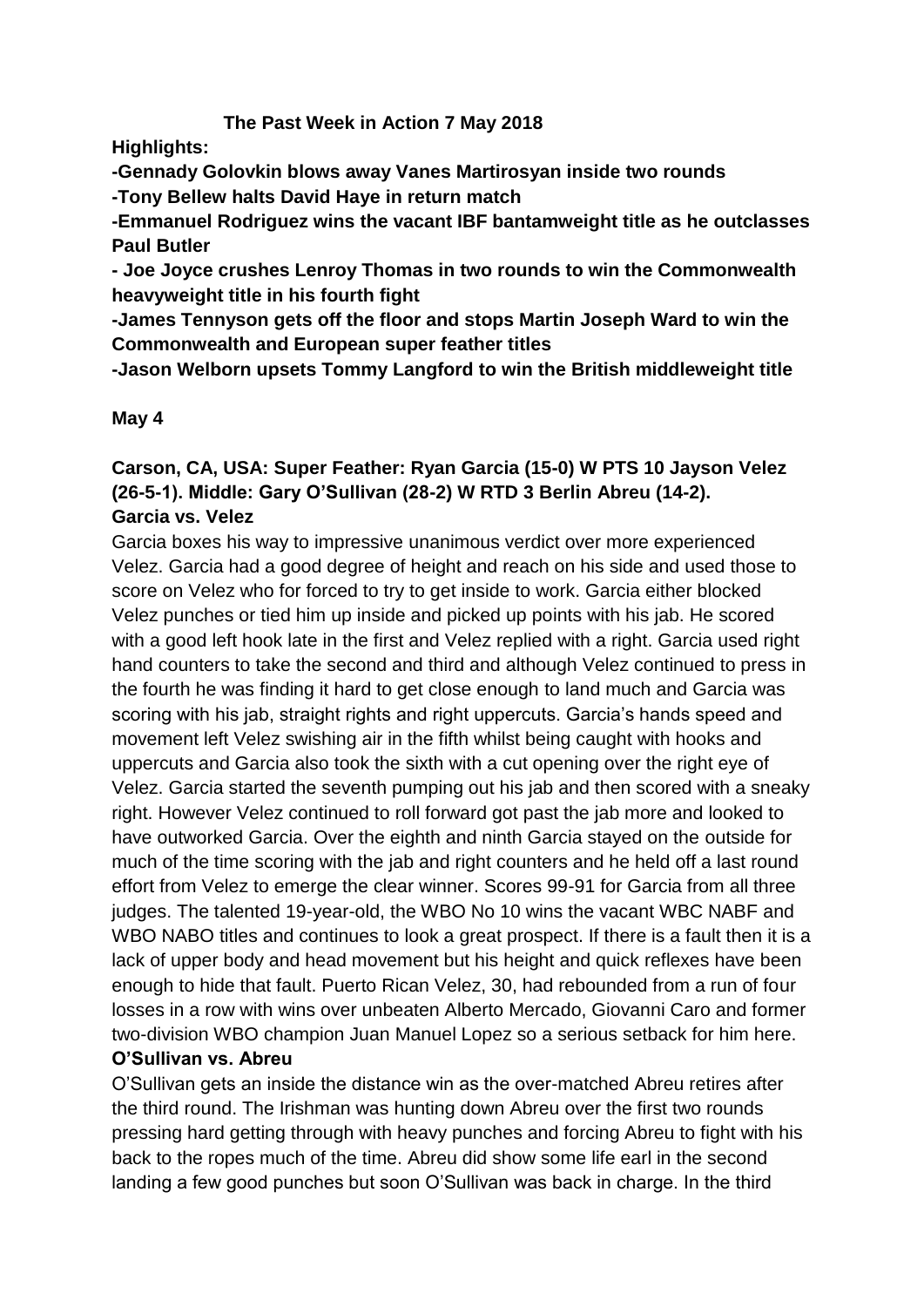O'Sullivan kept up the pressure with Abreu just trying to survive. He spit out his mouthguard late in the round and after the bell his corner pulled him out. The 33 year-old "Spike" lost to Billy Joe Saunders for the vacant WBO title in 2013 and to Chris Eubank in 2015 but a seventh round kayo win over Antoine Douglas in December now sees him rated WBO 5/WBA 9/WBC 11. He was anxious to take Saul Alvarez's place against Gennady Golovkin but will now have to wait and see if another big fight comes his way. Puerto Rican Abreu came in at only a couple of weeks notice and although he had won his last seven fights he caved in under the pressure from O'Sullivan.

## **Walsall, England: Middle: Jason Welborn (23-6) W PTS 12 Tommy Langford (20-2). Heavy: David Allen (13-3-2) W TKO 4 David Howe (14-9-1). Welborn vs. Langford**

Welborn ignores the odds and wins the British title with a split decision in a hard, close and entertaining fight. Langford used his longer reach to get his jab working in the first. He then had to cover up under a furious attack from Welborn before rebounding at the end of the round landing to the body from both hands. Langford again worked well behind the jab early in the second. He landed some more hooks to the body and looked in control until a vicious left hook to the chin unhinged his legs. He dropped into the ropes which stopped from going down and the referee rightly gave him standing count. After the count Langford was desperately clinching to try to clear his head. He was shaken by a right uppercut but was firing shots of his own at the bell. Langford boxed well at the start of the third but again took a heavy right to the chin and a left to the body as Welborn ended the round strongly. Although he was rocked again late in the fourth Langford did enough work early to take the round. Welborn scored well to the body in the fifth only for Langford to score with flashing combinations to earn the sixth. Langford was pumping his jab and thumping to the body in the seventh. Welborn was landing the heavier punches but Langford was landing more and in the eighth was showing more variety in his work. They both had good spells in an all-action ninth of what was turning out to be a gruelling close contest. There were signs of tiredness in both fighters in the tenth but some rights to the head from Welborn just gave him the edge. Langford was still pumping out punches in the eleventh but there was little power in them and it was Welborn who was landing the eye-catching hooks and uppercuts. It was head to head and toe to toe for the last three minutes and Welborn just had that bit more in the tank. Scores 114-113 twice for Welborn and 115-113 for Langford but the result could have been reversed or it could have been a draw and no one would have had grounds for complaint it was that close. Welborn is the new British champion after losing to Frankie Gavin and Liam Smith in other British title fights. He was a big outsider in the betting but his power aggression and strength took him to victory. This is a big set-back for Langford. He had rebuilt well after being stopped in April last year by Avtandil Khurtsidze for the interim WBO title scoring an impressive win over Jack Arnfield in February this year to win the British title and was expected to win this one so he has some rebuilding to do again.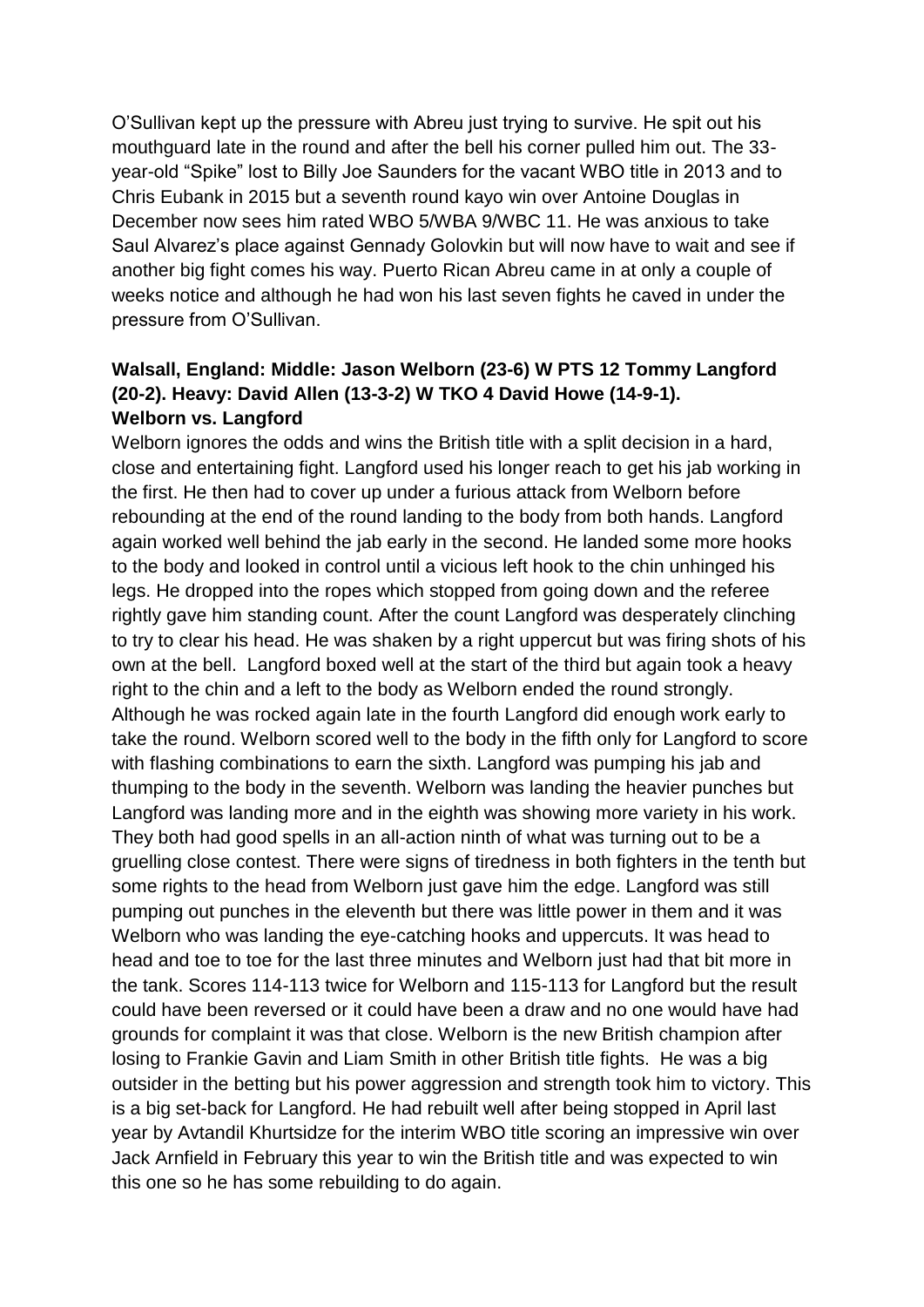#### **Allen vs. Howe**

"White Rhino" Allen was just looking for a few rounds of work and a pay day here as he again faced former victim Howe. He had knocked out the 6'8" (203cm) Howe in two rounds in March last year but this time Howe came within 20 seconds of lasting the distance when the fight was stopped. Allen lost on a split decision and fought a technical with Lenroy Thomas in fights for the Commonwealth title and will be hoping to get a shot at new champion Joe Joyce. Eighth loss by KO/TKO for Howe.

# **Woden, Australian Capital Territory: Middle: David Toussaint (13-0) W PTS 10 Gunnar Jackson (27-11-4).**

Good win for the local fighter as he outboxes tough Jackson to win the vacant Australasian title. The visitor sprang an early surprise as after boxing orthodox in the first he switched to southpaw half way through the second. Toussaint, a southpaw himself, was thrown by the manoeuvre and badly rocked by a big left. He made adjustments and won all the way after that. Jackson was hampered by a cut that was opened by a clash of heads in the sixth. It was a bad cut but Jackson passed the ringside physicians examination and the fight went to the final bell with Toussaint a clear winner by unanimous decision. Already the Australian champion Toussaint will be looking to move on and up. New Zealander Jackson, 31, had a big edge in experience having gone the distance with Anthony Mundine and Ryota Murata but he was well beaten here.

# **Baku, Azerbaijan: Middle: Khasan Baysangurov (16-0) W PTS 12 Guido Pitto (25-5-1). Super Welter: Khuseyn Baysangurov (13-0) W TKO 6 Jose Villalobos (11-5-2). Super Middle: Ramil Gadzhyiev (7-1-1) W TKO 2 Mateo Veron (27-20-3) Baysangurov vs. Pitto**

After a close opening round which went to Baysangurov Pitto came back well in the second switching his attacks to head and body bringing blood from a cut high on the bridge of Baysangurov's nose. .Baysangurov took the third with some good combinations but with his unconventional crouching style Pitto scored well to the body and got through with some right uppercuts to edge the fourth and fifth with Baysangurov going to the body trying to slow the Argentinian. Pitto continued to bang home jabs in the sixth with Baysangurov still focusing on the body. Pitto started the seventh well but was pulled up by a low punch from Baysangurov. Pitto was given a very brief bit of recovery time and when the fight resumes Pitto went down under a series of punches. He beat the count but his work rate dropped and Baysangurov took the eighth and had Pitto badly shaken in the ninth. The tenth was close but as Pitto tired over the last two rounds Baysangurov was in control and took the unanimous verdict. Scores 116-112 twice and 119-109 for Baysangurov. The 20 year-old Baysangurov, a Kiev-based Russian, turned pro at 16. He wins the vacant WBA Inter-Continental title. Khuseyn (see below) is his brother and he is a cousin of the former WBO super welter champion Zaurbek Baysangurov. Now based in Spain the 30-year-old Pitto sprang a surprise in 2012 when he halted the 27-1 Reda Zam Zam and then in 2013 in real shock as he decision the then unbeaten Jack Culcay in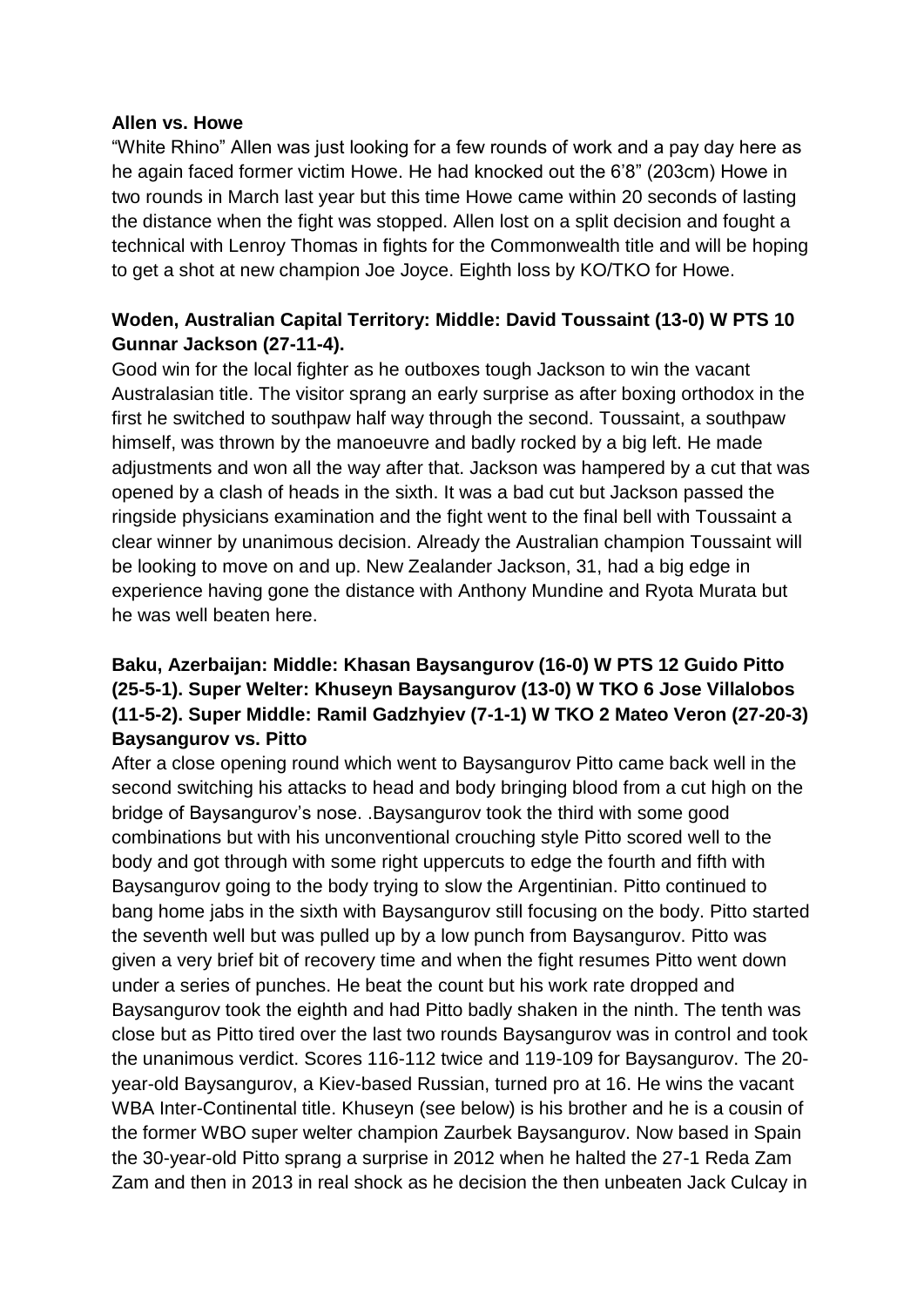Germany. He lost to Zaurbek Baysangurov in 2014 for the IBO title and had been 7- 1-1 going into this fight

# **Baysangurov vs. Villalobos**

Elder brother Khuseyn makes it a family double as he stops Argentinian Villalobos in six rounds. The pattern for this one was set in the first as Baysangurov floored Villalobos with a body punch late in the round. Villalobos made it to the bell but was under pressure from then on. His cause was not helped by some low punches from Baysangurov but really Villalobos was never in the fight. Over the fourth and fifth Villalobos attempted some blatant butts and got away with them but he was totally exhausted and taking punishment when his corner threw in the towel in the sixth. Baysangurov, 23 was defending his WBA Continental title for the second time and the IBF International title for the first time. First loss inside the distance for Villalobos who loses when he tries to step up and all five of his losses have come against unbeaten fighters.

## **Gadzhyiev vs. Veron**

Young prospect Gadzhyiev demolishes experienced Veron inside two rounds. Gadzhyiev bombarded Veron with punches over the first three minutes and then put him down with a combination to the head in the second. Veron made it to his feet but was wobbling badly and his corner threw in the towel. The tall 20-year-old Ukrainian, who turned pro at 17, was defending his WBC Youth title. As an amateur he won gold at the European Junior Championships and gold at both the World Junior Championships and the World Youth Olympic Games tournament. Naturally expectations were high but in his second pro fight he appeared on the Deontay Wilder vs. Artur Szpilka show in New York 2016 and lost to unbeaten Uzbek Botirsher Obidov... He is now 6-0-1 in his last 7 but the jury is still out on how he will fare as a pro. Now eight losses by KO/TKO for the former Argentinian super welter champion Veron.

# **Saint-Nazaire, France: Light Heavy: Pierre Hubert Dibombe (15-0-1) W PTS 12 Elio Heraldo Trosch (14-7-2). Super Welter: David Papot (22-0) W PTS 10 Fouad El Massoudi (14-11).**

#### **Dibombe vs. Trosch**

Dibombe collects the vacant WBA Inter-Continental title with unanimous decision over Trosch. Both fighters started cautiously and showed good technique. Dibombe had built a lead by the end of the sixth and then took over completely having a good eighth round. Trosch tried hard to turn the fight his way but Dibombe varied his attacks and was the more accurate. Scores 118-110, 117-112 and 117-111 for Dibombe. The 26-year-old from Nantes is French champion and ready to move up to tougher opposition. Argentinian Trosch, 29, a former national title challenger is now 3-2-1 in his last 6 fights.

#### **Papot vs. El Massoudi**

Fighting in front of his home fans Papot makes a successful second defence of his French title. Despite his mediocre record El Massoudi gave Papot some anxious moments early in the fight as he hustled and harried Papot relentlessly and a left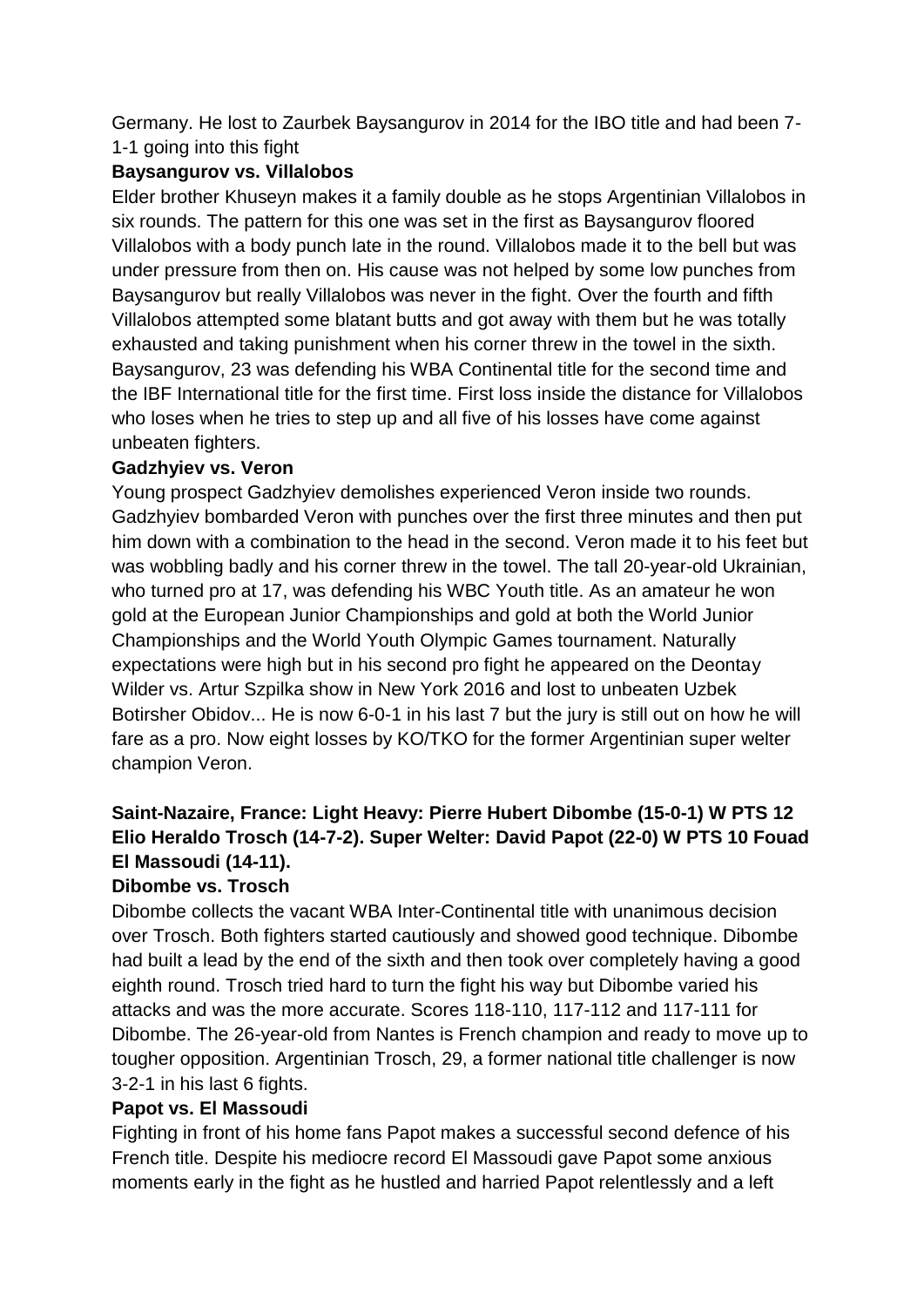hook in the third sent Papot tumbling into the ropes. El Massoudi was cut over the right eye in a clash of heads but survived a physician's inspection. Papot slowly brought his superior skills to bear and from the sixth onwards used his speed and accuracy to put the fight out of the challenger's reach. El Massoudi pressed hard to the end but Papot was the winner. Scores 97-93 twice and a harsh 98-92 all for Papot. The 27-year-old southpaw was making the second defence of the national title. He is No 16 in the EU ratings so will be looking to challenge for the EU title and then go on to get a shot at the European title. El Massoudi has now lost 6 of his last 7 fights.

### **Christchurch, New Zealand: Welter: Bowyn Morgan (16-1) W KO 8 Andres**

**Rodriguez (9-7)** Home town fighter Morgan makes it nine wins in a row as he beats Rodriguez. The visitor from Mexico absorbed heavy punishment but kept fighting back. He was slowly ground down by punches to head and body from Morgan and was badly shaken in the sixth and seventh. Morgan finally ended it in the eighth. A series of punches put Rodriguez down and although he beat the count he was floored again and counted out. The 29-year-old New Zealand champion from Christchurch was New Zealand amateur champion in 2011, 2012 and 2013 and was a quarter-finalist at the 2014 Commonwealth Games. His only pro loss came in 2016 against the current Commonwealth champion Kris George. Going in Rodriguez was having only his second fight in four years and his first for 11 months. This is his second loss by KO/TKO.

# **Panama City, Panama: Bantam: Leosdan Nunez (7-0) W DISQ 2 Ricardo Nunez (29-7). Welter: Ivan Matute (26-1) W TKO 1 Miguel Martinez (12-2-1). Super Light: Alex Duran (16-0) W TKO 4 Ronald Castillo (15-1). Super Bantam: Liborio Solis (26-5-1,1ND) W KO 1 Jose Ramos (6-1). Super Welter: Johan Gonzalez (15-0) W KO 1 Jesus Velazco (13-12-2).Fly: Luis Rios (25-4-1,1ND) W PTS 8 Iwier Henriquez (11-11-1)**

#### **Nunez vs. Nunez**

Cuban Nunez beats Panamanian Nunez on a disqualification. The Cuban had lots of height and reach over the local and as a result the local fighter was piling in head down trying to get inside to work and he was warned for careless headwork in the first. The Cuban was catching the local with hooks as he advanced and forced the local to the ropes and worked him over. Local Nunez was warned again for his head work in the second as the fight became messy with too much holding and wrestling. . The Cuban was the one doing the cleaner work but in the third once again the local's head banged into the Cuban's face. Initially the referee deducted two points from the local but then he examined the Cuban and saw that he was now cut high over his right eye. The ringside physician examined the cut and advised the fight be stopped and the referee disqualified the local. The crowd were not happy and it was announced that there would be a return in July. Cuban Nunez, 23, who is based in Panama was twice a bronze medallist and twice a quarter-finalist in the Cuban championships and he wins the vacant WBA Fedelatin title. Panamanian Nunez "El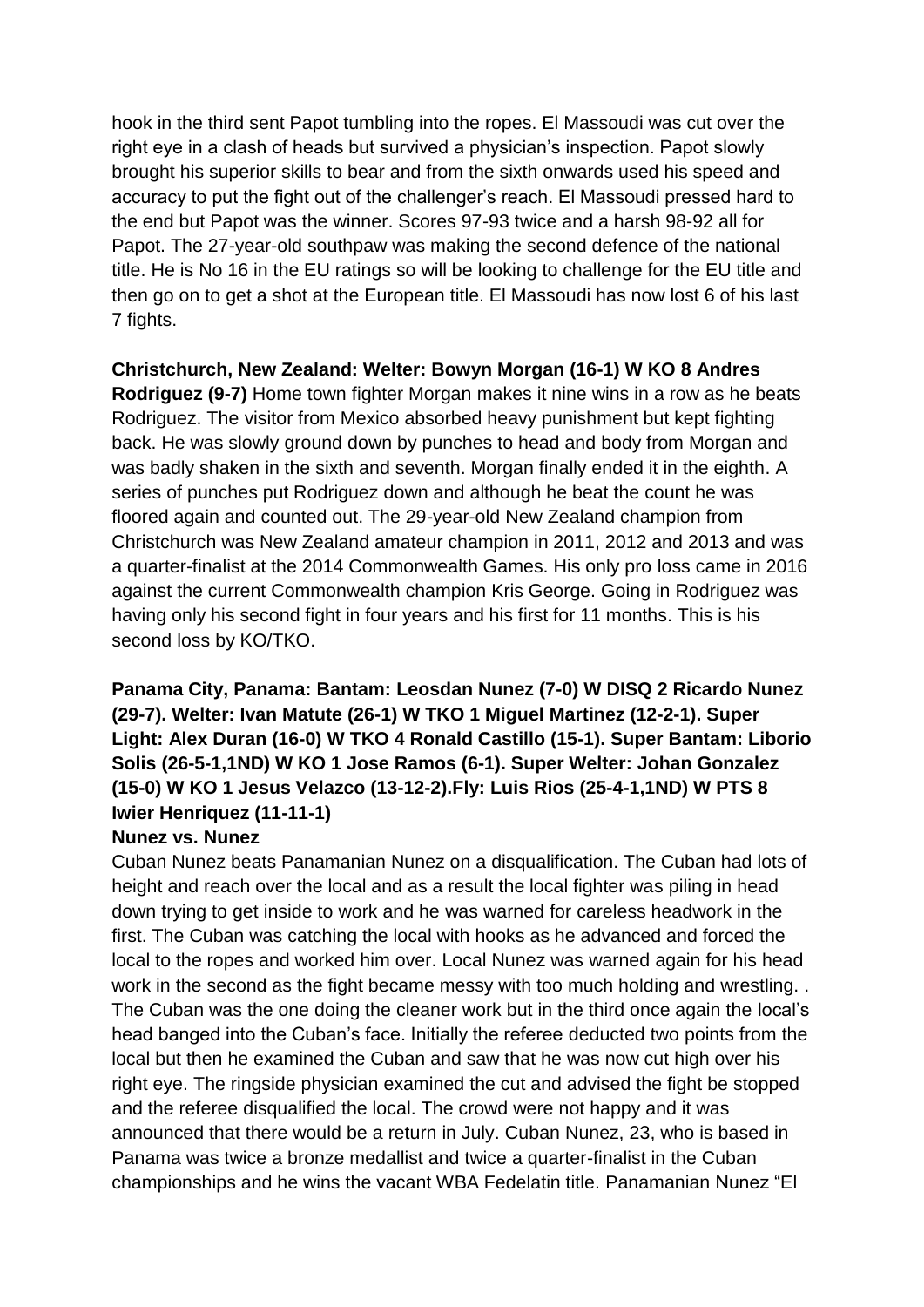Matematico" lost to Moruti Mthalane for the IBF fly title in 2012 and was beaten on a technical decision when he challenged Juan Carlos Reveco for the secondary WBA title in 2013. He had won 3 of his last 4 fights but was deservedly disqualified here.

#### **Matute vs. Martinez**

Big puncher Matute again shows his power as he overwhelms Martinez. The Venezuelan southpaw was stalking Martinez and loading up on every punch. One punch from Matute landed low and the referee stopped the action for a few seconds and then in a sneaky move Matute extended his right hand in apology and at the same time threw a straight left which shook Martinez. A big right sent Martinez stumbling and he only avoided going down by holding onto the ropes. The referee applied a standing count. When the action resumed a left floored Martinez and although he beat the count a series of head punches had Martinez reeling and the referee stopped the fight. The 25-year-old "Demolition Man" is living up to his nickname. He has 21 wins by KO/TKO including ten in his last ten fights with all of the endings coming inside four rounds. He was making the first defence of his WBA Fedelatin title and is No 15 with the WBA. Mexican Martinez was 8-0-1 in his last 9 fights but is strictly a four and six rounds prelim level.

#### **Duran vs. Castillo**

Duran is considered to be one of the best prospects in Panama right now. Fighting southpaw out of a very wide stance he was throwing bombs with every punch. He looked awkward and Castillo managed to land some good right counters. Duran just kept coming and in the fourth a couple of thudding body punches put Castillo down on one knee. Duran landed a punch when Castillo was strictly speaking down and an angered Castillo leapt to his feet as if to retaliate but another body punch left him bent double and as he failed to respond the referee stopped the fight. The 24-yearold Duran wins the vacant IBF Latino title with his fourth win by KO/TKO. Mexican Castillo had impressive looking credentials with 13 wins by KO.TKO, nine of them in the first round but eleven of his victims had never won a fight.

#### **Solis vs. Ramos**

Easy night work for Solis as he knocks out novice Ramos inside a round. Ramos launched some wild attacks with Solis trying to fend him off. Their heads clashed and Solis took a step back. The referee halted the action and took Solis to be examined by the ringside physician and after a lengthy examination the fight continued. A fired up Solis went after Ramos and floored him with a right. Ramos was up quickly and Solis took him to the ropes and pounded away until Ramos dropped to his knees. Again the Colombian was up quickly but Solis rushed forward and landed a right that hit Ramos on his left elbow and Ramos went down rolling in agony clutching his groin and the referee immediately waived the fight over. It was more than five minutes before Ramos got up but if someone hit him low it was not Solis and it looked more like Ramos took the easy way out. Solis a 36-year-old Panamanianbased Venezuelan was WBA super fly champion back in 2013 and although he beat IBF champion Daiki Kameda in a unification fight Solis had failed to make the weight and lost his IBF title. He put together a seven bout winning streak but then lost on points to Shinsuke Yamanaka in 2016 for the WBC title in a fight that saw both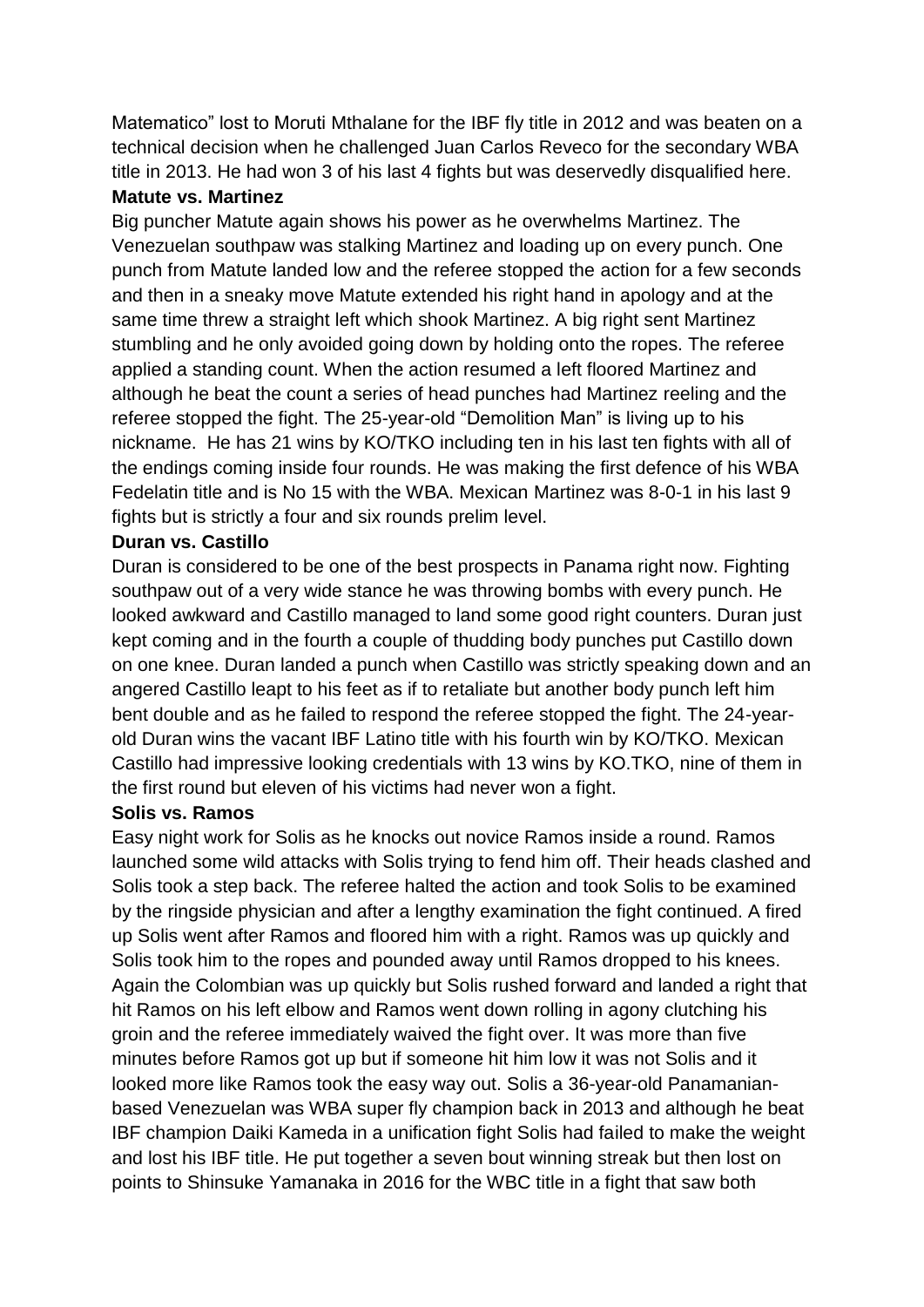fighters on the floor. He lost a close controversial decision to Jamie McDonnell for the secondary WBA bantam title in November 2016 and a return match in November 2017 ended in a No Decision when McDonnell suffered a bad cut. Colombian Ramos had less than ten rounds activity in his record and should not have been put into a fight like this.

#### **Gonzalez vs. Velazco**

Gonzalez demolishes Mexican Velazco in 95 seconds. Gonzalez went straight to work forcing Velazco to the ropes and scoring with hooks to the body. Velazco tried to keep Gonzalez out with his jab but Gonzalez walked through it and trapped Velazco in a corner with Velazco sliding to the floor after taking two rights to the body and he never looked like getting up. The lanky 27-year-old Venezuelan has won all of his fights by KO/TKO with ten first round finishes but his first fourteen wins came over fighters who had only mustered 13 wins between them. Velazco had a run of eight wins but he has now lost three in a row and this is his sixth loss by KO/TKO

# **Rios vs. Henriquez**

Former IBF light fly title challenger Rios given eight rounds of work by willing Venezuelan Henriquez. Rios used his experience to pace this fight. The Venezuela mad a strong aggressive start with Rios boxing on the retreat but countering well. As the fight progressed Rios found more and more gaps in the defence of Henriquez and drilled him with some strong rights in the last round but could not find a finishing punch. Scores 77-71, 77-72 and 76-72 for Rios. These two had fought in May last year with a cut leading to a No Decision result. Rios lost a wide decision to John Riel Casimero for the IBF title in 2013. Henriquez is now 2-7,1ND in his last 10 fights but also went the distance in Panama with Ricardo Nunez

# **Ekaterinburg, Russia: Super Welter: Dmitry Mikhaylenko (23-3) W PTS 10 Alex Sharonov (9-3-2). Super Feather: Mark Urvanov (13-2) W PTS 8 Feruzbek Yuldashev (12-4).**

# **Mikhaylenko vs. Sharonov**

With both fighters coming off a loss neither could afford to lose. As he had lost two fights in a row against novice opponents the once-World rated Mikhaylenko needed the win most and achieved it. No cautious opening for these two as they both looked to dominate from the outset and stood and swapped punches in ring centre. Neither was giving much thought to defence and it provided an entertaining fight with action all the way. As the fight went into the middle rounds Mikhaylenko began to take over. His work rate was higher and his defence sounder. Sharonov was reduced to single shots with Mikhaylenko firing combinations and over the closing round Sharonov spent more and more time with his back to the ropes but he continued to compete hard to the final bell with Mikhaylenko taking the unanimous decision. The 32-yearold "Mechanic" Mikhaylenko ended a successful amateur career with 264 wins in 311 fights and when he turned pro won his first 21 fights scoring wins over Sechew Powell, Ronald Cruz, Johan Perez and Karim Mayfield to lift him into the world ratings. However a run of three losses in four fights put his future under question and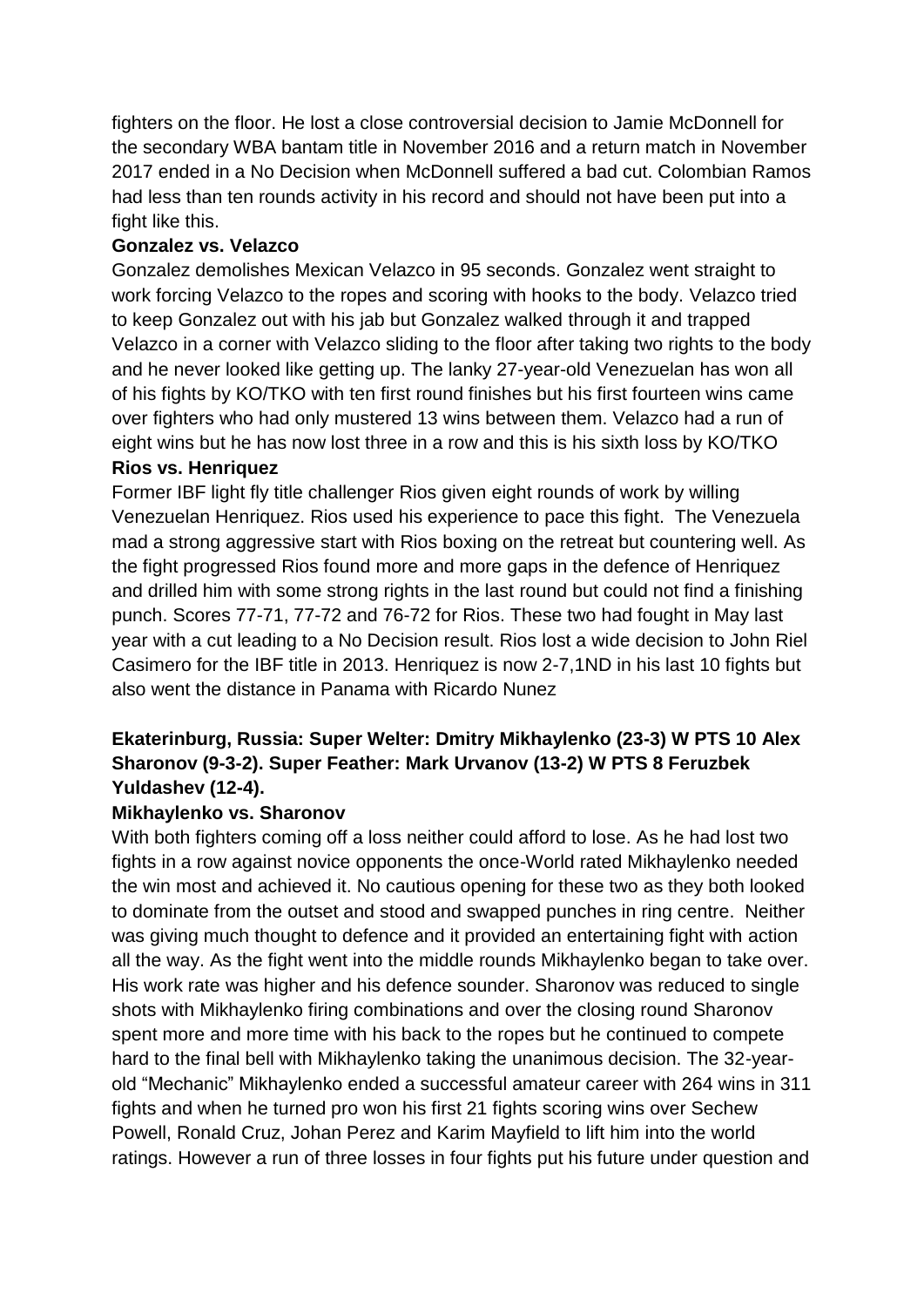he will be hoping to build on this win. Sharonov, 27, was 3-1-2 in his last 7 fights against domestic opposition.

# **Urvanov vs. Yuldashev.**

Urvanov was coming off a loss which snapped a twelve bout winning run but he won this one well to get back on track. He had height and reach over Yuldashev who is small for a super feather, and Urvanov used that advantage to outbox the Uzbek fighter. Occasionally Urvanov went off plan which allowed Yuldashev some success but when Urvanov went back to boxing he was in charge. He had Yuldashev in trouble late in the fight but the Uzbek refused to crumble and Urvanov had to settle for the unanimous verdict. The 21-year-old "Canelo" won some district and regional titles as an amateur and had picked up the Russian title and also the WBC Eurasia Pacific, WBC Asian Boxing Council and WBO Asia Pacific titles in his run of twelve wins so will now set out to win a few more titles. Yuldashev had won his last two fights but was physically overmatched in this one.

## **Derby, Derbyshire: Light: Myron Mills (12-0) W TKO 4 Marcus French (15-4).**

Mills wins the vacant English title with stoppage of French. Mills had huge advantages in height and reach over the 5'4" French and that plus the harder punch was enough to give the home town fighter victory with the fight being stopped after Mills scored a heavy knockdown in the fourth. Sixth win by KO/TKO for the 22-yearold Mills including a good domestic victory over 18-2 Luke Paddock last year. French was 7-1 in his last 8 fights with the loss being to the very useful Robbie Barrett and this is his first loss by KO/TKO.

# **May 5**

# **Carson, CA, USA: Middle: Gennady Golovkin (38-0-1) W KO 2 Vanes Martirosyan (36-4-1). Super Light: Ryan Martin 22-0) W PTS 8 Breidis Prescott (31-13). Super Light: Ruslan Madiev (12-0) W PTS 10 Jesus Perez (21-1). Golovkin vs. Martirosyan**

Not much of a surprise here as Golovkin blows away a fattened-up and rusty Martirosyan inside two rounds to retain the WBA, WBC and IBO titles.

#### **Round 1**

For the first 30 seconds both fighters just probed with their jab and then Golovkin went on to the front foot shadowing the retreating Martirosyan and trying occasional rights. Martirosyan came forward a couple of times behind a good jab but did not land any serious punches Martirosyan ended the round well landing a straight left and a right cross to the head forcing Golovkin to give ground and probably did just enough to edge the round

Score 10-9 Martirosyan

# **Round 2**

Golovkin opened the round with a blazing right cross which had Martirosyan on skitter legs. He held on desperately and Golovkin swung him around and with Martirosyan badly shaken and off balance he dipped with his left knee touching the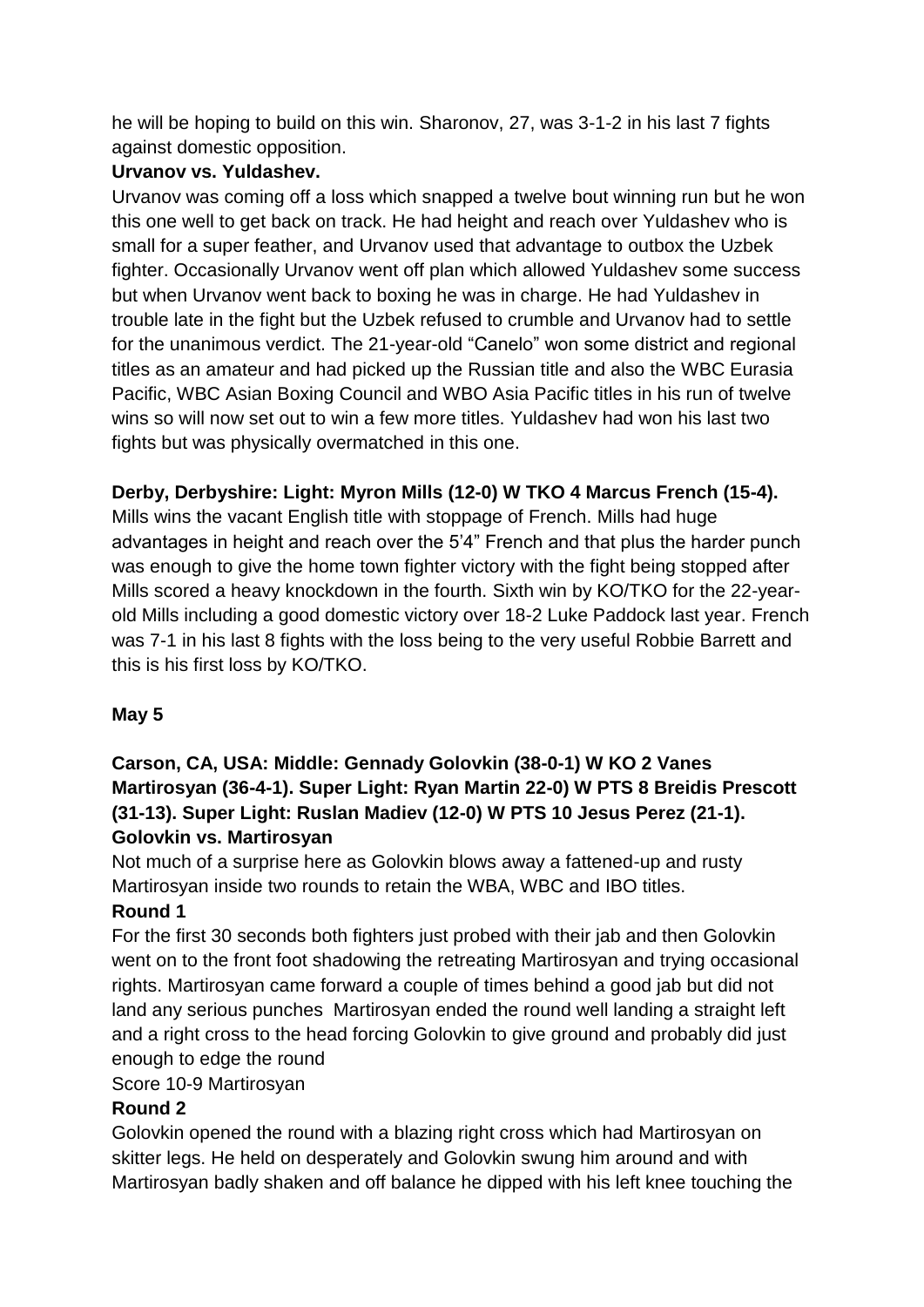canvas. It was not a knockdown and Golovkin was pacing forward trying to land his right again with Martirosyan retreating and throwing jabs. Martirosyan looked to be recovering but then was nailed by two big rights which sent him to the ropes and Golovkin landed a left and a right and added another right as Martirosyan slumped to the floor where he lay face down and was counted out. It was pointed out that this was the twentieth title defence of the middleweight title for Golovkin equalling the 20 by Bernard Hopkins but if you do that then you are counting his ten defences of the secondary WBA title as he was not elevated to super champion until June 2014. Irrespective of that it gives the 36-year-old Kazak win No 34 by KO/TKO and it is now 13 years since he last lost a fight. That was to Egyptian Mohamed Hiklal in the preliminary round of the World Championships in 2005. He has said he is no longer interested in Saul Alvarez but that is surely too big a fight to let slide. Martirosyan's was a lost cause from when the fight was first mooted and so it proved to be. He is really a super welter and he should return there. Despite almost two years without a fight he was No 1 with the WBC so it remains to be seen whether they penalise him for stepping in at such short notice and providing them with a sanctioning fee.

#### **Martin vs. Prescott**

Martin remains unbeaten with unanimous decision over fading veteran Prescott. He put Prescott down with a body punch in the fourth it looked legal but it was not counted as the referee decided it was low and Prescott was given some recovery time. He needed more time later in the round when Martin did land one below the belt and was deducted a point. Martin made that lost point up in the fifth flooring Prescott but the Colombian survived. Martin emerged a comfortable winner on scores of 79-71 twice and 77-73. The 25-year-old High School graduate from Chattanooga (as a Glen Miller fan naturally I have been there to see the actual Cho Cho) is a former USA Under-19 champion and US Junior Championships silver medallist. He has useful wins over 17-1 Bryant Cruz and 20-2 Francisco Rojo. Prescott, 35, has now lost 5 of his last 6 fights. I guess he will always be remembered for his 54 second blow out of Amir Khan in 2008.

#### **Madiev vs. Perez**

Madiev comes out on top in the contest between unbeaten fights with a comfortable decision over Mexican Perez. Scores 97-93 twice and 99-91. The 25-year-old Kazak, a stable mate of Golovkin, is a former Kazak Youth champion who competed at the World Youth Championships. He had too many good moves for the raw Perez who turned pro at 18 and has crammed 22 contests into two years as a pro and has a good win in Canada over David Theroux.

**London, England: Heavy: Tony Bellew (30-2-1) W TKO 5 David Haye (28-4). Bantam: Emmanuel Rodriguez (18-0) W PTS 12 Paul Butler (26-2). Super Feather: James Tennyson (22-2) TKO 5 Martin Joseph Ward (19-1-2). Heavy Joe Joyce (4-0) W TKO 2 Lenroy Thomas (22-5-1). Super Middle: John Ryder (26-4) W KO 2 Jamie Cox (25-2). Light Heavy: Joshua Buatsi (6-0) W TKO 5 Stephane Cuevas (8-2-3). Super Feather: Jordan Gill (20-0) W PTS 6 Carl**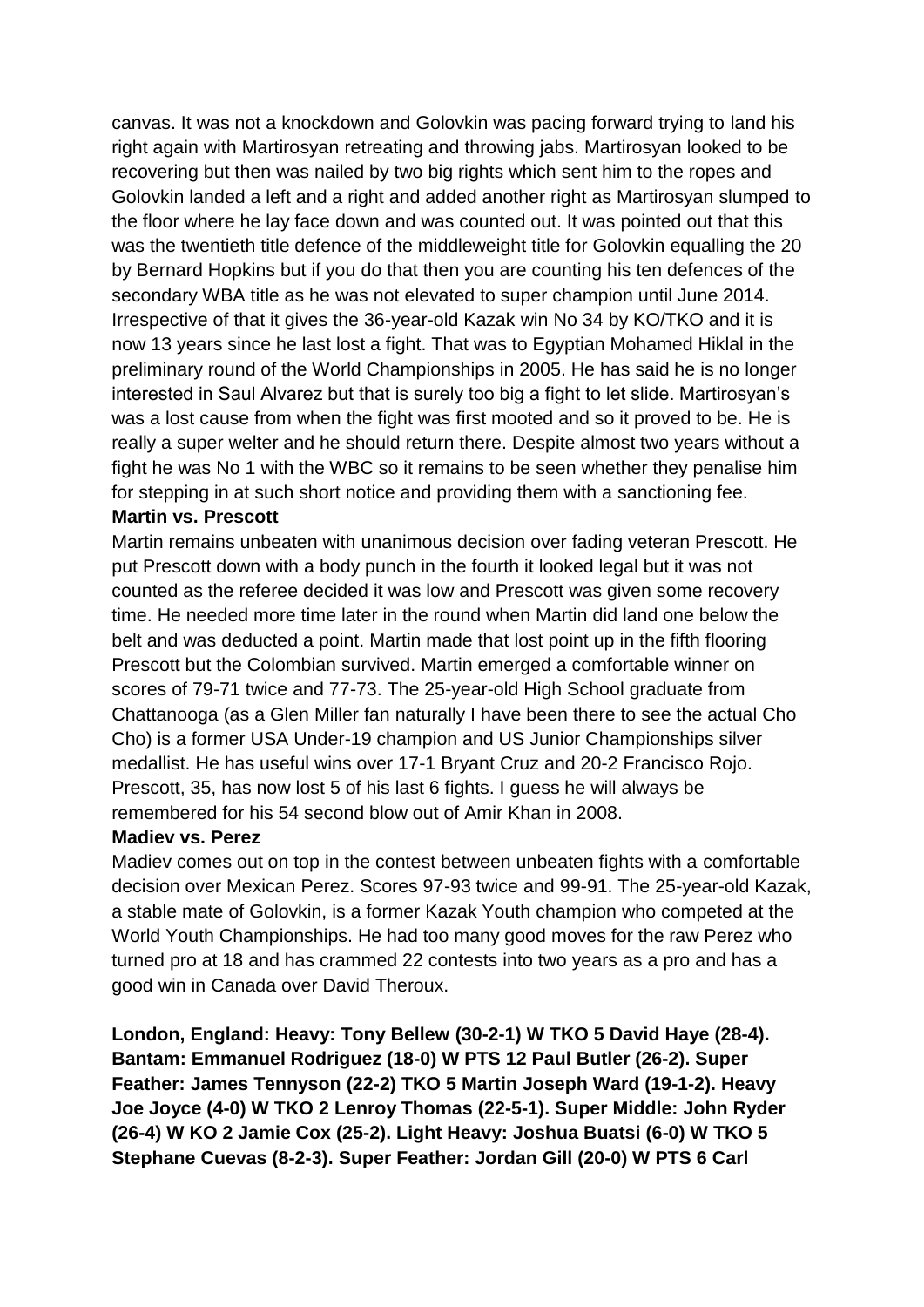## **McDonald (3-2). Super Light: Luke Campbell (18-2) W TKO 5 Troy James (20-6- 1).**

# **Bellew vs. Haye**

No controversy and no injuries as Bellew gets fifth round stoppage of Haye.

## **Round 1**

Bellew was content to be on the back foot with Haye stalking him. Haye landed a fast left right to the head showing impressive speed. Haye continued to probe with his jab and landed a sharp right. Bellew went on the offensive over the last 30 seconds but did not land anything of consequence.

## Score 10-9 Haye

## **Round 2**

Haye again went on the offensive with his jab but a right from Bellew just flew past his chin. They were both taunting each other with Haye continually talking to Bellew. Bellew landed a good straight right which had Haye backing off. Haye bounced back with a short attack and then they both stood with their arms spread straight out taunting each other again and Haye had just done enough to take the round Score 10-9 Have 18-20

#### **Round 3**

Haye was on his toes dancing with his left down at thigh level. Bellew landed a good left hook to the body. Haye came forward throwing punches and backed Bellew into a corner and then stepped back to the centre of the ring inviting Bellew to come forward out of the corner. Bellew worked well with his jab for a while and with less than 30 seconds to go he nailed Haye with a left hook. That punch sent Haye back to the ropes and another left hook and a thunderous right dumped him on the floor. Haye was up at four and after the eight count with the bell had gone during the count the round was over.

Score 10-7 Bellew 28-27

# **Round 4**

Bellew came out throwing wild rights trying to end things and a couple of rights stiffened Haye's legs. Haye kept moving and throwing occasional swipes and Bellew was too wild with his punches and Haye survived the round without too much trouble Score 10-9 Bellew 38-36.

# **Round 5**

Bellew went onto the back foot early just stabbing out his jab. Haye was tracking him but not really throwing much. After two minutes of neither fighter doing much as Haye tried to move inside Bellew missed with a right but connected with a thunderous left hook to the chin that splayed Haye's legs and sent him stumbling face down on the canvas. He was up at seven and assured the referee he was okay but he wasn't. He was walking on water and as Bellew trapped him on the ropes and began to unload punches the referee stepped in and stopped the fight. This win puts Bellew right into a key position in the heavyweight mix and he was quick to call out Tyson Fury-but also Andre Ward for some obscure reason. There are other attractive fights out there for him after this high profile victory which puts

him in a position where he can pick and choose who he fights next. Dillian White is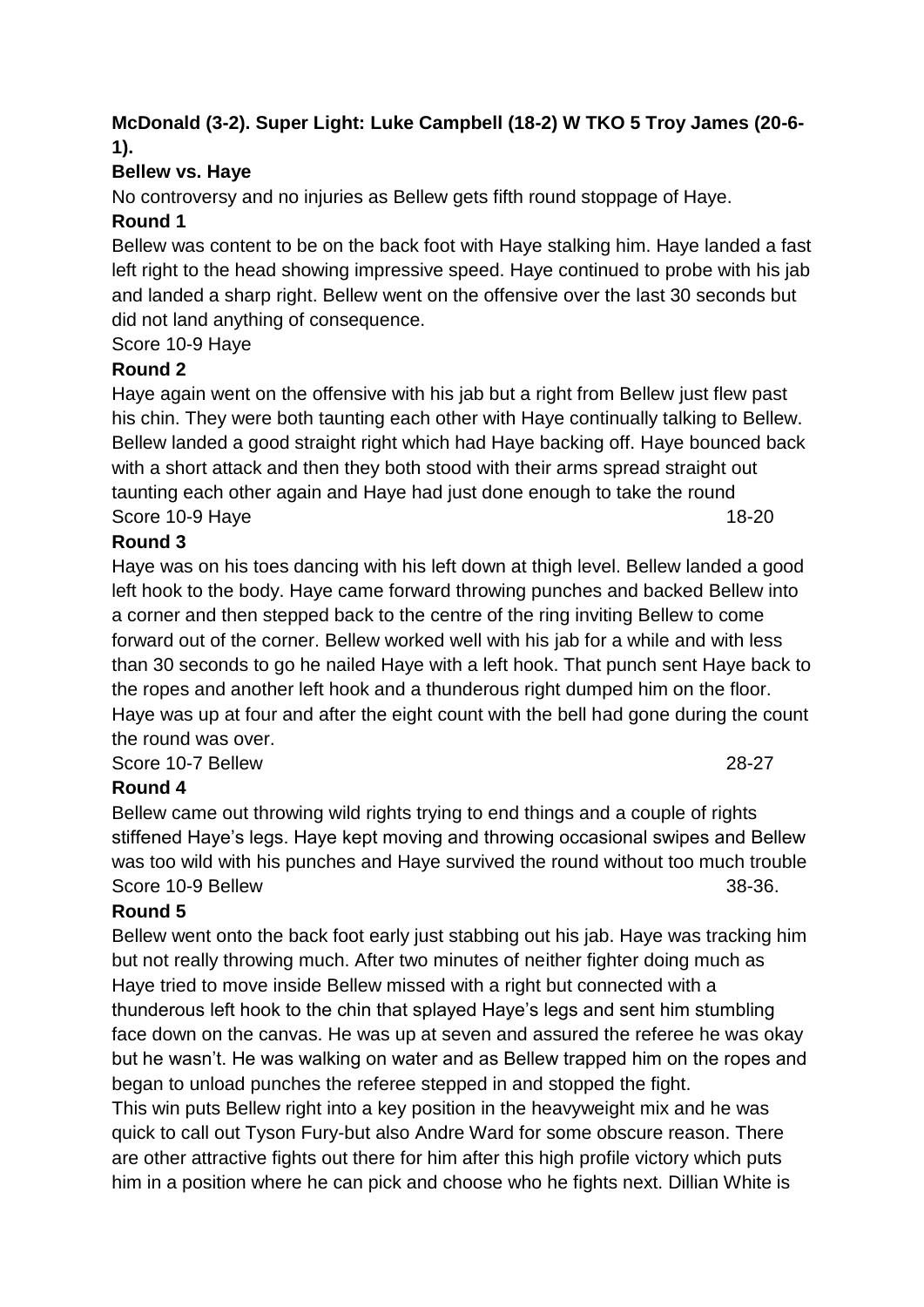unlikely to put his WBC No 1 rating at risk but Dominic Breazeale who is No 2 with both the WBC and WBO might be an option. Haye has not said he will retire but at 37 he is running out of time to find his way back to the top but he remains a name and if he decides to continue there are interesting fights there for him.

# **Rodriguez vs. Butler**

Rodriguez wins the vacant IBF title as Butler misses the weight and has a near disastrous first round before being thoroughly beaten by the visitor.

# **Round 1**

Butler was giving away height and reach but matching Rodriguez jab for jab until the Puerto Rican exploded with a lightning quick double left hook to the chin which put Butler down. Butler looked shaken but he was up at eight. Rodriguez came steaming in landing more left hooks driving Butler across to the ropes and the British fighter went down again. He was up quickly and moved and jabbed to the bell. Score 10-7 Rodriguez

## **Round 2**

Butler recovered well. He was jabbing and moving and throwing some quick combinations. A close round. Rodriguez did not throw much but did look dangerous. Score 10-9 Butler 1980 and the state of the state of the state 19-17

# **Round 3**

Rodriguez did the better work here. He was on the back foot but was quicker with his jab and scored with a pair of nifty combinations just before the bell.

Score 10-9 Rodriguez 29-26

# **Round 4**

Rodriguez scored early with a left hook and some overhand rights and another left hook made Butler stumble. The Puerto Rican was confident enough to be stalking Butler with his hands down and Butler only tried a few punches at the end of the round

Score 10-9 Rodriguez 39-35

# **Round 5**

Butler was livelier in this one and opened up with a sharp right to the chin. Rodriguez then took over stabbing home his jab and getting through with his own right and he took the round.

Score 10-9 Rodriguez 49-44

# **Round 6**

Another round for Rodriguez. He out jabbed Butler landed a peach of a left uppercut and landed some heavy rights over the last twenty seconds.

Score 10-9 Rodriguez 59-53

# **Round 7**

Butler made a fast start to this round coming in behind has jab with hooks to the body. After that Rodriguez took over forcing Butler back with his jab and following the jab with a straight right and a left hook. Butler came to life again late but was stopped in his tracks by a straight right.

Score 10-9 Rodriguez 69-62

**Round 8**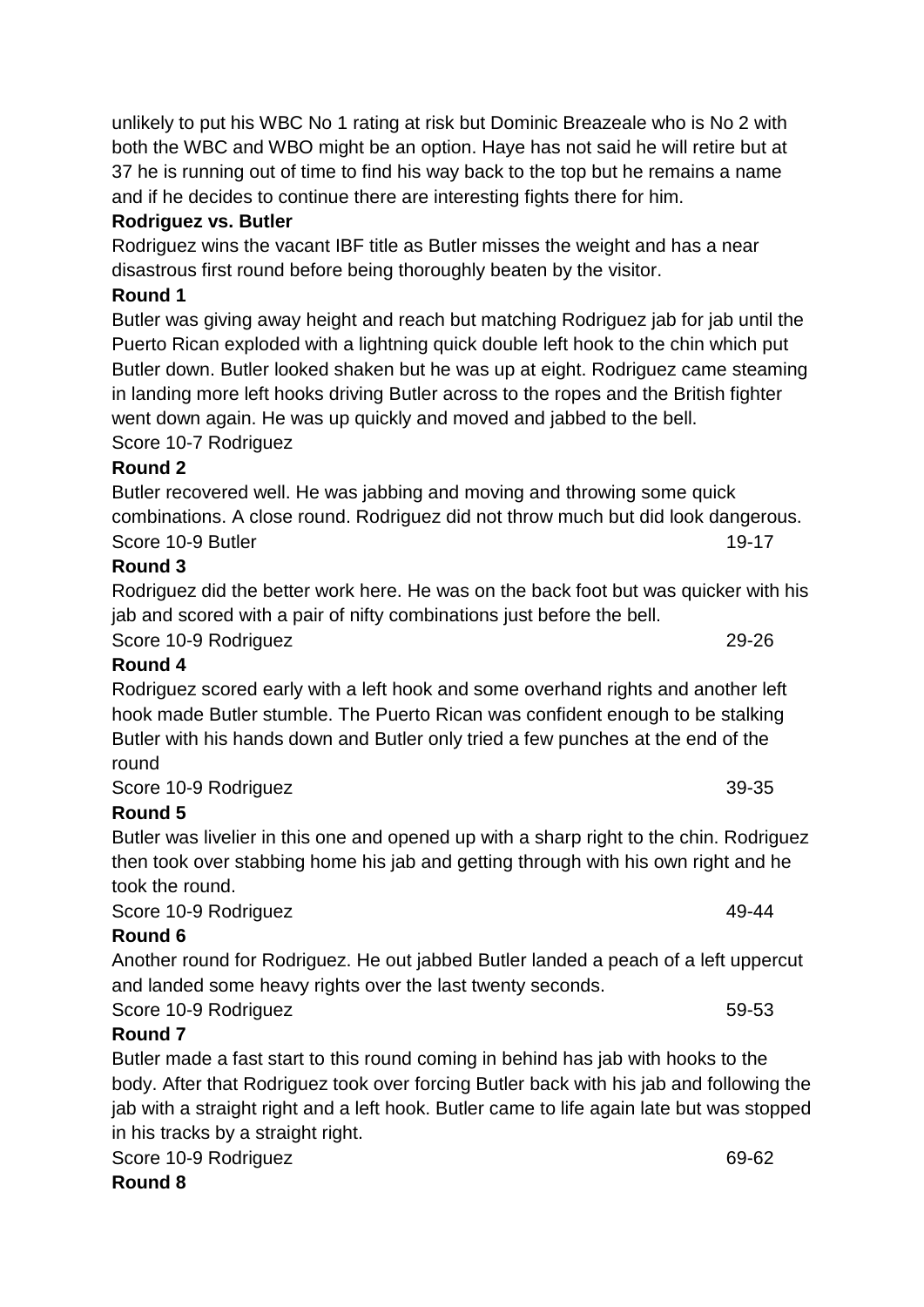Score 10-9 Rodriguez 79-71

## **Round 9**

This one was closer as Butler came forward for much of the round and was letting his hands go. Rodriguez continued to slot home his jab and fire straight rights through the Englishman's defence and edged the round. Score 10-9 Rodriguez 89-80

# **Round 10**

A better round for Butler. Perhaps his best so far. He came forward letting punches fly from both hands and scoring with some body shots. Rodriguez came to life over the last minute landing a couple of left hooks and Butler scaled down his attacks but had done enough early to take the round.

Score 10-9 Butler 98-90

# **Round 11**

Rodriguez round. He was darting out quick punches and then loading up hooks. He had enough time to do same dancing with hands down and although Butler put in an effort at the end of the round it belonged to Rodriguez.

Score 10-9 Rodriguez 108-99

# **Round 12**

Rodriguez finished the fight strongly. He took Butler to the ropes a couple of times and dug in some hurtful left hooks and danced and jabbed his way to victory. Scores 10-9 Rodriguez **118-108**

# **Official Scores: 120-106, 120-106 and 118-108 all for Rodriguez**

The 25-year-old "Manny" wins the vacant WBO title. He had been waiting a long for the tile chance with a proposed eliminating fight with Omar Narvaez constantly being put back and Narvaez then choosing to go against Zolani Tete for the WBO bantam title. As a result this was only his second fight in 14 months so he will be looking to celebrate and then get back into action as soon as possible. Butler could not have won the title as he came in 3 ½ lbs over the division limit and after the disastrous first round he struggled to make any impression in the fight and it was a poor performance from the 29-year-old from Cheshire who won this same title by beating Stuart Hall in 2014. He then relinquished the title without defending it to go back down to super fly where he was beaten in eight rounds by Zolani Tete for the IBF title in 2015. He had won nine contests since then but this was one of his worst showing as a pro.

# **Tennyson vs. Ward**

This one was always going to be a battle between the power and aggression of Tennyson and the excellent boxing skills of Ward with Ward being a pre-fight favourite. Ward is a classy boxer and in the first he was jabbing slotting home quick rights and dodging or blocking the punches from Tennyson. The challenger knew he would be outboxed if he let Ward fight on the outside so he pressed hard but Ward's speed and movement were impressive. Ward showed some top class defensive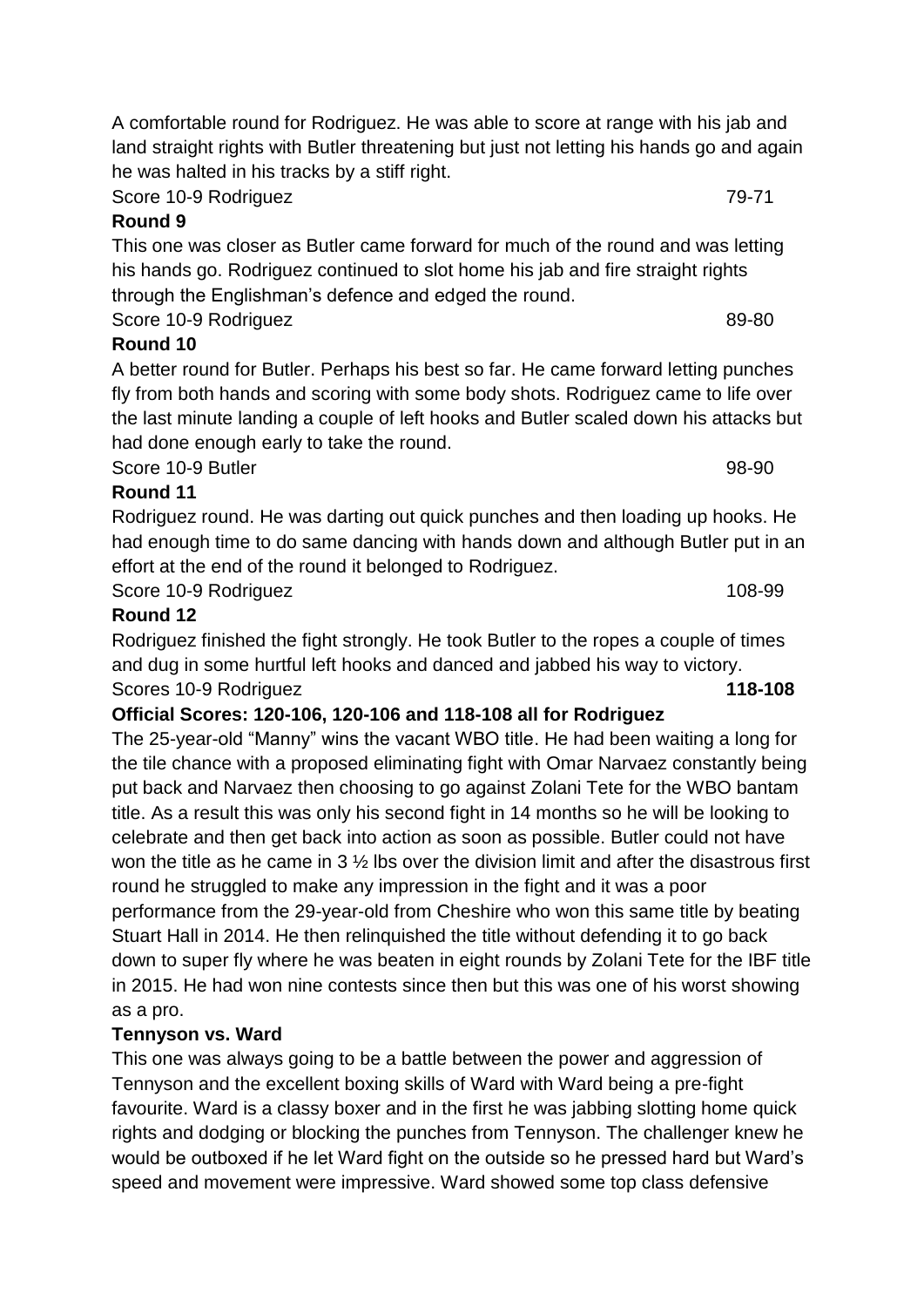work at the start of the second but Tennyson did manage to get through with a strong right and after landing some eye-catching shots to head and body Ward landed a rib crunching left to the body that saw Tennyson drop to his knees. Tennyson was up at eight and the bell went. Ward landed a series of body punches at the start of the third but Tennyson just walked through them to work in close. In some ways the knockdown helped Tennyson as Ward was now confident enough to spend more time standing and trading and Tennyson drilled Ward with a right cross and banged home a hurtful left hook to the body. Ward started the fourth moving and boxing but Tennyson hunted him down and again got through with a heavy right and a left hook. Another left hook shook Ward and Tennyson piled on the pressure. Yet another left hook almost put Ward down. Only some smart defensive work and some holding kept Ward in the fight and just before the bell Tennyson landed a right and another blistering left hook. The fight had completely changed over the space of those last two rounds and now with his aggression and power Tennyson that was in the ascendancy. Ward moved more at the start of the fifth and then stood and landed some good punches but Tennyson pounded Ward with a series of head punches driving Ward back to the ropes and Ward slumped down to one knee. He was up at four and after the eight count got an unexpected breather as Tennyson had lost his mouthguard and was trying to pick it up and put it back in his mouth. When he managed that Tennyson marched forward and landed a couple of uppercuts with Ward falling into the arms of the referee who promptly stopped the fight. Huge win for The Northern Ireland "Assassin as he adds Ward's European and Commonwealth titles to the WBA International title he already holds. He showed grit and determination to get up from that body punch in the second and then ground Ward down for his eighteenth win by KO/TKO. A shot at the WBA title later this year or early next is within his grasp. Ward had been dominant in domestic wins over Andy Townsend, Ronnie Clark, Maxi Hughes and Anthony Cacace before knocking out Spaniard Juli Giner for the European title in December. At 26 he has time to regroup but he needs to work out what went wrong here.

#### **Joyce vs. Thomas**

Joyce steam roller's Thomas to win the Commonwealth title in only his fourth fight. Joyce was shadowing Thomas in the first holding his hands low and really just looking to land a big punch. Thomas managed to land a couple of punches but Joyce kept coming. Joyce was making no pretence of boxing he was wading in swinging punches and trying to overwhelm the smaller and lighter Thomas. Joyce started to get through with some clubbing shots to the head and Thomas was in trouble. He tried desperately to hold but Joyce drove him back to the ropes and a vicious left hook to the ribs put him down. Thomas made it to his feet and as the bell had already rung he had managed to survive. Thomas was down early in the second but he had been bundled over and it was not a knockdown. Joyce marched forward landing hooks and uppercuts driving Thomas across the ring until Thomas dropped. He beat the count but Joyce continued to land clubbing punches with Thomas just trying to cover up and throwing nothing back. Finally he showed some fight but landed two low punches which looked suspiciously like an attempt to foul his way out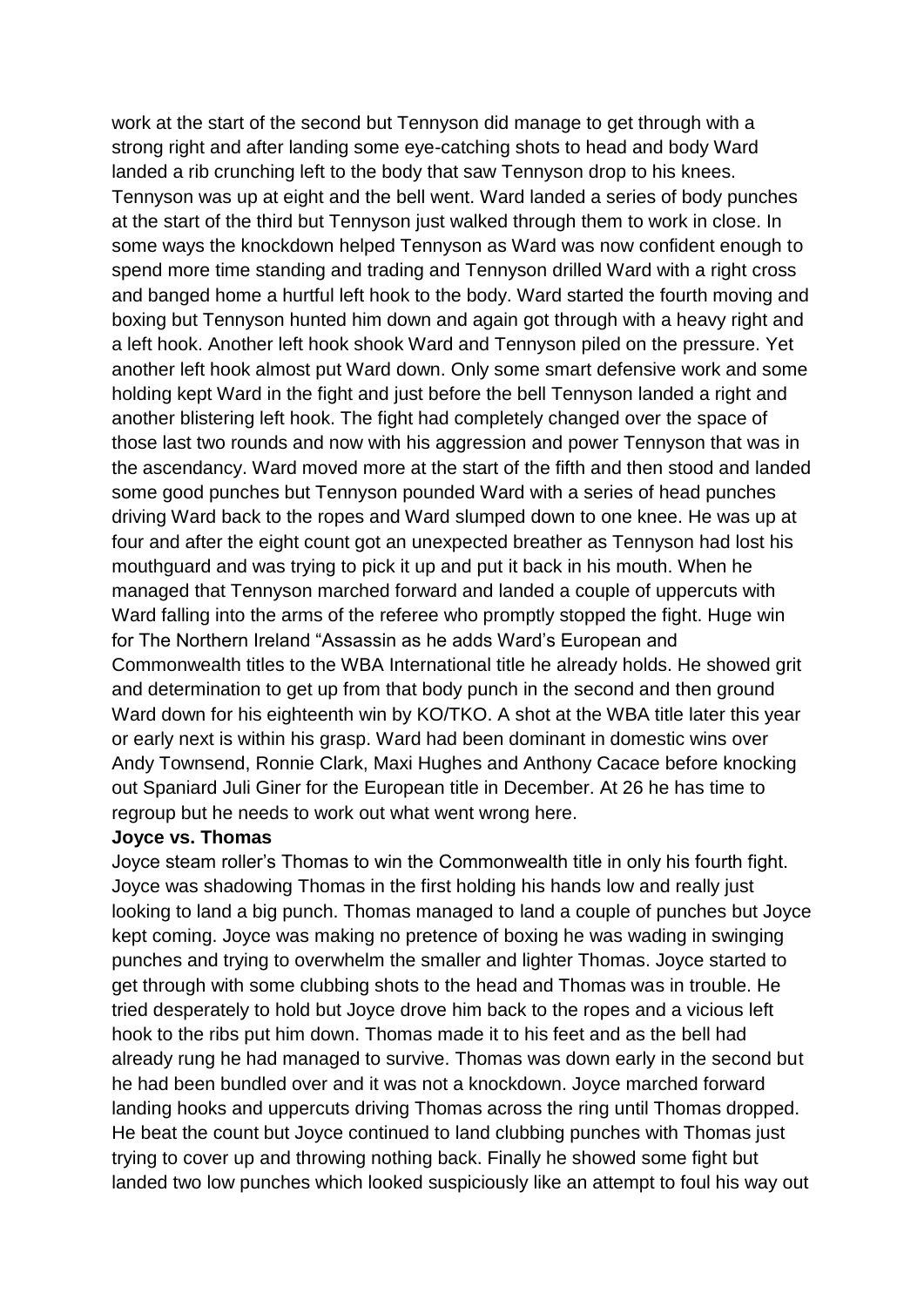of the fight but he was clipped on the jaw with a left and went down and was counted out. At 32 Joyce is in a hurry as this record breaking title win shows. There was nothing pretty about the crude but powerful punches Joyce used to obliterate Thomas and now he will be looking to add other titles. Although this was only his fourth pro fight he is a former Commonwealth Games and European Games gold medallist and Olympics silver medal winner in Rio so he is far from being a novice. Thomas was making the second defence of his Commonwealth title but the 33-yearold Jamaican was overwhelmed by the power of Joyce and has now lost four by KO/TKO.

#### **Ryder vs. Cox**

This was a battle of southpaw punchers and was never going to go the distance and Ryder came out on top to keep himself in with a chance of a shot at the WBA title. Both began by testing their southpaw jab with Cox taking the fight to Ryder but Ryder clipped Cox with a couple of short hooks inside and looked to just edge the round. Cox was taking the fight to Ryder again in the second landing a couple of overhand rights but as they both stood in the pocket a short right from Ryder landed high on Cox's head. He took a couple of wobbly steps back and then tumbled over and landed face down on the canvas. He got up to one knee listening to the count but did not start to rise until nine and the referee showed ten fingers just as Cox stood up straight. It was a close run thing but the referee decided that Cox was a split second too late and Ryder was the winner although Cox protested. "The Gorilla" Ryder, 29, makes it two impressive inside the distance wins in a row following his fifth round kayo of Dane Patrick Nielsen in October as he moves to 14 wins by KO/TKO. Ryder made a name for himself when losing a paper thin decision to Billy Saunders for the British and Commonwealth titles in 2013. He did not really kick-on from there losing important fights to Nick Blackwell, Jack Arnfield and Rocky Fielding but the win over Nielsen saw him crash the WBA ratings at No 3 so he will be hoping he can get a title shot out of this impressive win and there is talk of a return with Fielding. This loss is a blow to Cox's title hopes. After winning his first 24 fights the former undefeated Commonwealth champion was knocked out in four rounds by George Groves in a challenge for the WBA title in October and was hoping a win here could lead to another title fight.

#### **Buatsi vs. Cuevas**

Olympic bronze medallist Buatsi marches on as he outclasses and then stops willing Frenchman Cuevas. In the opener Buatsi was going to the body and fired home five left hooks to the ribs in a row. Buatsi then settled down to out jab Cuevas and as the round ended found the target with more hooks to the body and some right crosses with Cuevas firing some jabs but not having much success. Buatsi landed to head and body early in the second with Cuevas trying to punch with him. Cuevas was trying to make a fight of it but Buatsi's hand speed was too much for him and he was getting caught with some hard punches to the head. Cuevas tried to trade with Buatsi at the start of the third but was being raked with hooks and uppercuts and a pair of rights to the head saw Cuevas dip at the knees but he fought back landing a good right at the bell. Buatsi decided to do some showboating in the fourth which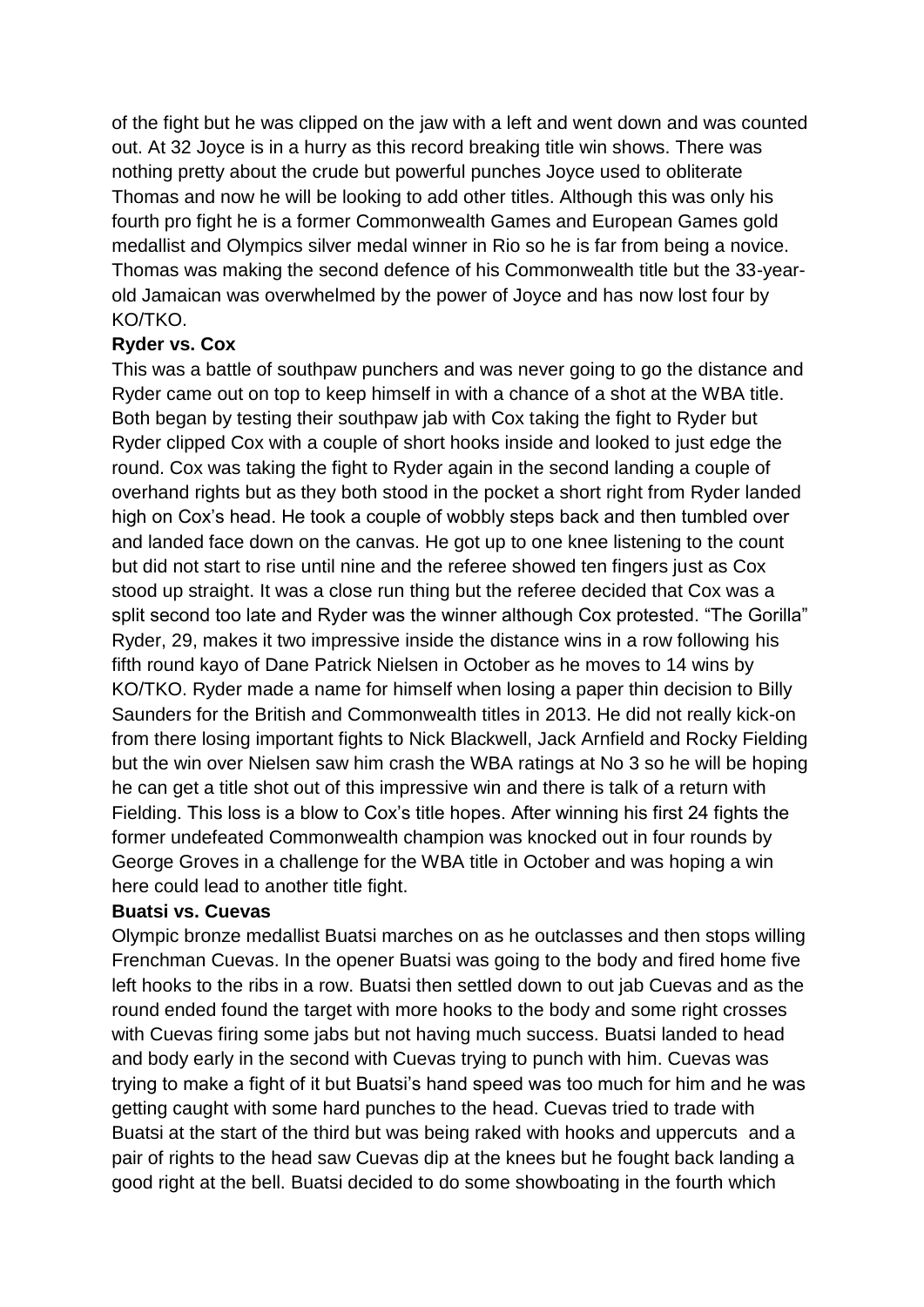took some of the pressure off Cuevas but the Frenchman was soaking up some hard punches over the last minute of the round. Buatsi came out firing in the fifth and drove Cuevas along the ropes landing some head-jerking shots and the referee made a good stoppage. The 25-year-ol Ghanaian-born Buatsi registers his fourth win by KO/TKO. He is settling as a pro and improving with every fight. Cuevas, the French No 19, was having his first fight outside France and did well to last as long as he did,

#### **Gill vs. McDonald**

Gill keeps busy and stays unbeaten with a win over late substitute McDonald. Not surprisingly Gill won every round with the referee turning in a 60-54 score. The 23 year-old hails from Chatteris the same town as Dave Green the "Fen Tiger". He has a good win over Jason Cunningham so this was just a keep busy outing. Dubliner McDonald is really a super bantam/ feather at most so did well to give Gill six hard rounds.

#### **Campbell vs. James**

Campbell was a late addition to the card and was looking to get some work following his split decision loss to Jorge Linares in September. He was much too big and much too fast for James and was able to box on the outside and catch James with counters when James lunged forward. He rocked James with a combination in the second and dropped him at the bell with a left hook followed by a right hook. James beat the count so was there for the third. Campbell rocked James again at the end of the third and a right floored James again in the fourth but the gutsy little James made it to the bell. Campbell drilled James with some straight lefts in the fifth and James did well to stay on his feet. Campbell continued to land hard punches to head and body and the referee stepped in to save James taking too much punishment. There is talk of Campbell, the WBC No 2, fighting his previous conqueror Yvan Mendy now the WBC No 1 to see who gets a shot at Mikey Garcia but with Campbell at No 3 with the WBA the outcome of the Linares vs. Vasyl Lomachenko may open another avenue for Campbell. Former British super feather challenger James has lost his last three 3 fights.

#### **Coronada, Argentina: Welter: Diego Ramirez (15-1) W PTS 10 Walter Castillo**

**(12-2).** Southpaw Ramirez floors and outpoints Castillo to retain the interim WBO Latino title. Castillo never stopped walking forward and he was caught time and again with hooks and uppercuts. A left hook put him down in the fourth and although he did well enough to take a round here and there he was continually being shaken by those short punches and looked close to going down again a couple of times. Ramirez won on scores of 98-91 twice and 99-90. This was the second successful defence for the 23-year-old and win No 13 on the bounce. He is the Argentinian No 4, Castillo, the Argentinian No 7 welter, was trying out at ten rounds for the first time. He had also been floored and outpointed in his last fight.

## **Miramichi, Canada: Super Light: Logan McGuinness (25-1-2) DREW 6 Edgar Ramirez (17-13). Heavy: Dillon Carman (13-3) W KO 5 Carlos Carreon (7-5).**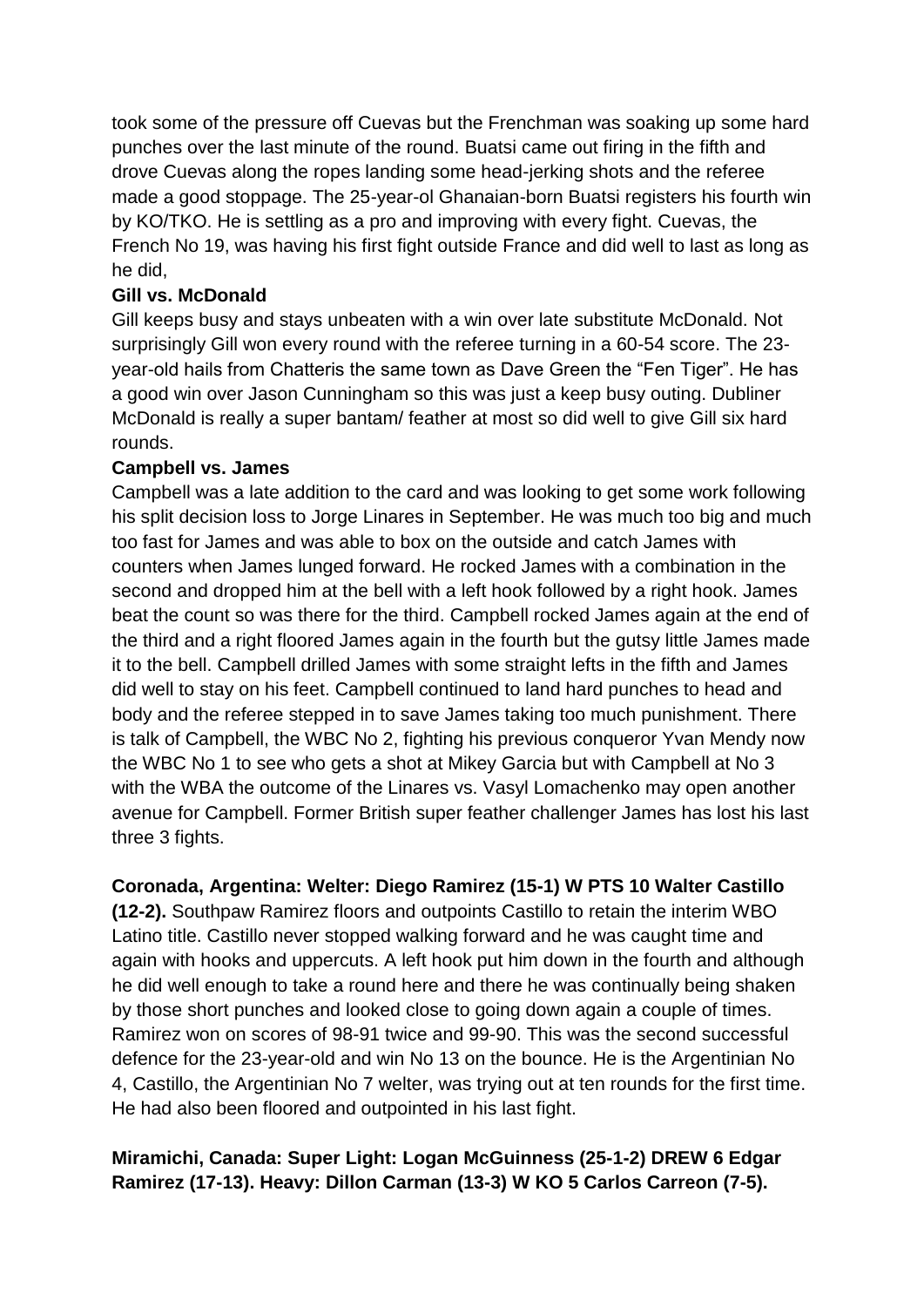# **Super Middle: Nat Miller (12-2-2) W PTS 8 Joaquin Murrieta (6-7-3).Heavy: Chris Norrad (16-0) W TKO 6 Hugo Lomeli (20-13-1).**

### **McGuinness vs. Ramirez**

At one time McGuinness was looked upon as a future world title challenger and perhaps going that step further and winning a title. That possibility has disappeared as McGuinness has performed badly with a loss and a draw in his last two fights. The loss to Argentinian Horacio Cabral could be explained away but this draw with a very ordinary Mexican is a career low for McGuinness. Ramirez made it a tough fight and McGuinness ended with three cuts around his eyes and the sound of boos from the Canadian audience ringing out. McGuinness badly needs a win. Ramirez was 4- 5 going into this one.

#### **Carman vs. Carreon**

This looked farcical as the 6'6" 196cm) Carman was faced by a 5'9" (175cm) Carreon. It took the former Canadian champion five rounds to wear down the chubby little Mexican with some of Carreon's antics. amusing both the audience and Carman until the Canadian ended the fight in the fifth with a right.First fight for the 31-year-old "Big Country since losing his national title to Mladen Miljas in December. Second loss by KO/TKO for novice Carreon.

## **Miller vs. Murrieta**

Miller, a holder of one of the versions of the Canadian title, wins this one with a unanimous decision but has to struggle at the end. Miller swept the early rounds but tired and Murrieta staged a strong finish flooring Miller in the seventh but running out of time and unable to overcome Miller's lead. Miller holds the Canadian Professional Boxing Council (CPBC) title and gets his third win in a row but is strictly domestic level. Murrieta is now 1-5-1 in his last 7 fights.

#### **Norrad vs. Lomeli**

In one of his rare ring appearances Norrad wears down and halts Lomeli in another farcical; match. This time it was not quite so much of a physical gap but still too big with Norrad 6'3" (190cm) and Lomeli 5'9" (175). Norrad had no trouble finding the target until with less than a minute to go in the fight Lomeli went down and had no interest in getting up. Eighth win by KO/TKO for the 34-year-old from New Brunswick but with just five fights in almost six years he needs to get serious about his career. Lomeli was having his second fight in ten months being inactive from 2013 until last year and all you need to know about his shape for this one is that he was 159lbs in 2013 and 231lbs here.

# **Peterborough, Canada: Super Welter: Cody Crowley (14-0) W PTS 10 Kevin**

**Higson (14-2).** Crowley makes a successful second defence of his CPBC International title and also wins the Canadian title with convincing victory over fellow-Canadian Higson. The local southpaw was better than Higson in every department. He was faster, had superior hand speed and a more powerful punch. He took every round having Higson cut over his left eye and bleeding from the nose. Higson was badly rocked in the eighth and again just before the bell in the ninth but stayed there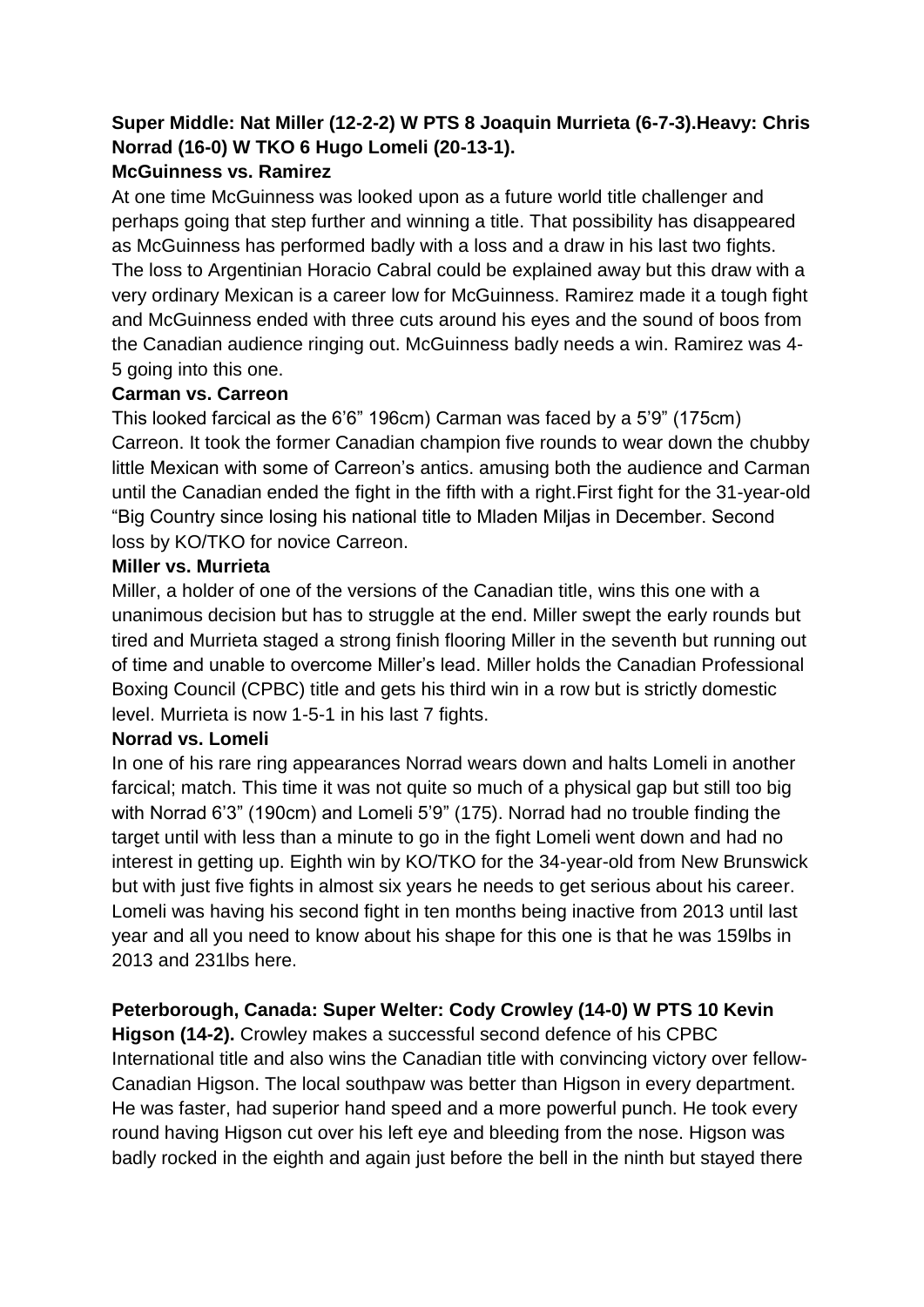to the end. Scores 100-90 for Crowley from all three judges. Good win for the 25 year-old "Crippler". Higson had won his last six.

**Tokyo, Japan: Feather: Tomoki Kameda (35-2) W PTS 10 Daniel Noriega (30-11- 1).** No sign of rust here as Kameda returns to action with a shut-out against tough Mexican Noriega. With height, skill and speed on his side Kameda outboxed Noriega in the first and then landed a left hook in the second which had Noriega dipping and as his glove touched the canvas it was counted as a knockdown. Kameda continued to pound Noriega with an array of punches to head and body and in the fifth and a left to the ribs floored Noriega for the second time. It looked as though Kameda night finish it early as piled on the punishment in the sixth but Noriega survived and despite a big effort by Kameda in the last he made it to the bell. Scores 100-88 for Kameda on all three cards. The 28-year-old "Mexicanito" was the first Japanese fighter to win a WBO world title when he beat Namibian Paulus Ambunda for the bantam title in 2013 following in the footsteps of his brothers Koki and Daiki to be the third of the brothers to win a world title. After relinquishing the WBO title he then lost in two stirring battles against Jamie McDonnell for the secondary WBA title. This is his fourth win since then and as he is rated IBF 3(2)/WBA 3/WBC 6 and WBO 10 at super bantam, he has a very good chance of getting another title shot. Noriega, 32, was 5-2 going into this one with the losses being to now WBA champion Daniel Roman and former WBC title challenger Ronny Rios.

**Merida, Mexico: Light Heavy: Manuel Ceballos (15-1) W TKO 10 Marlos Simoes (12-1-2).** Ceballos retains the WBO Latino title and ends the unbeaten run of Brazilian Simoes. The Brazilian's record had been built against some low level opposition and Ceballos was much too good for him. The local fighter dominated the fight all the way and Simoes was exhausted going into the last. Ceballos put him down with a series of head shots and although Simoes beat the count a combination to body and head put him down again and the fight was over. The 6'3" local makes it nine wins by KO/TKO and moves to 11 wins in a row. He was making the second defence of his WBO Latino title. First fight outside Brazil for Simoes. Before the fight the bell was rung twelve times to honour the memory of Rafael Mendoza a great boxing figure, an international matchmaker, a manager and a promoter who played a part in building Miguel Canto, Guty Espadas, Juan Herrera and Freddy Castillo and also Saul Alvarez before Alvarez became a big star. More recently he had been a member of the top drawer Azteca Boxing TV team. He will be sorely missed by all. RIP Rafael I wish I had known you longer and better.

# **Tashkent, Uzbekistan: Super Middle: Azizbek Abdugofurov (11-0) W PTS 12 Dmitry Chudinov (21-3-2). Super bantam: Olimjon Nazarov (21-5) W PTS 10 Khvicha Gigolashvili (18-26).**

#### **Abdugofurov vs. Chudinov**

Abdugofurov returns home and delights his fans with a wide unanimous decision over Chudinov. The tall, slim Abdugofurov is not a puncher but he has a long reach